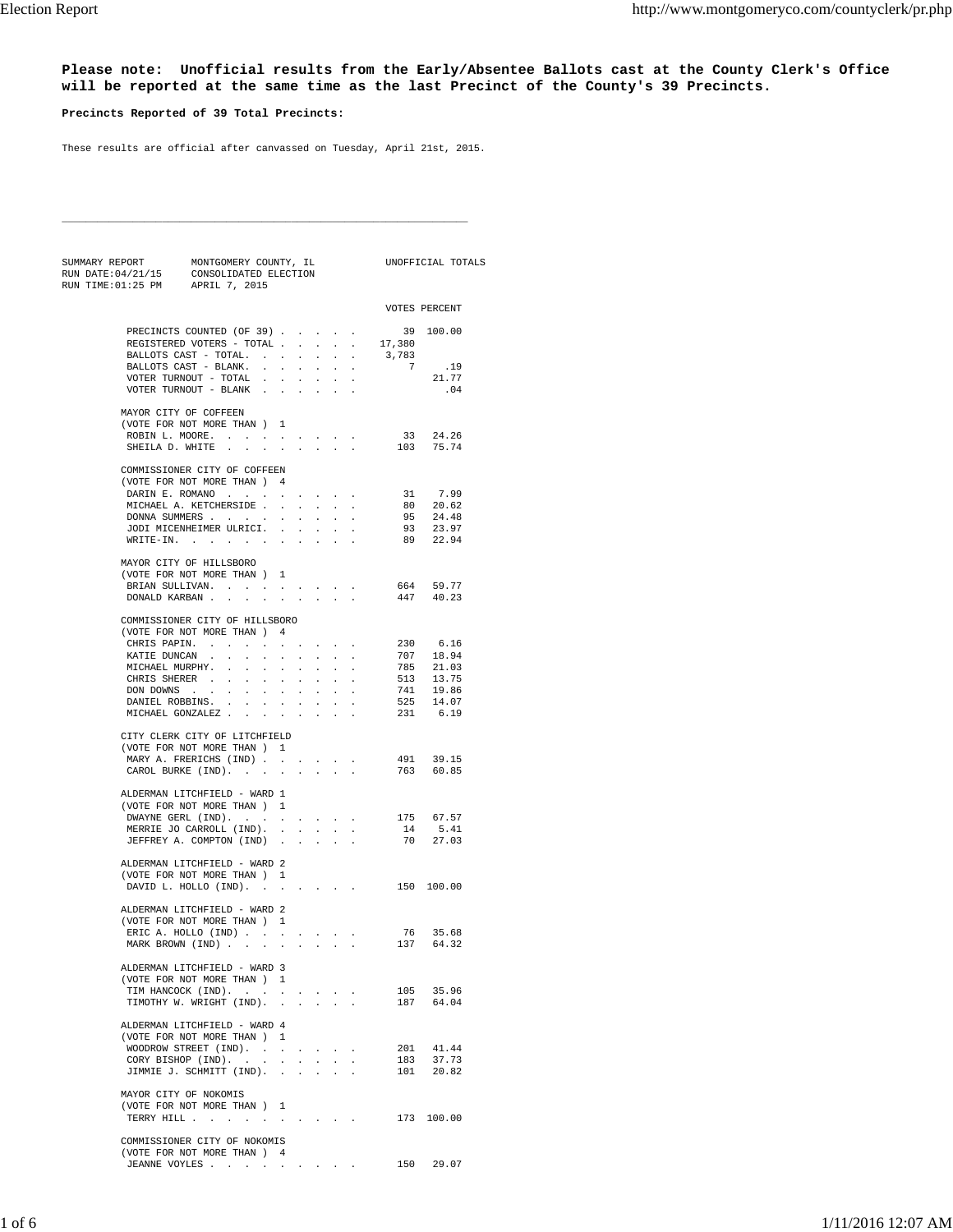| LANCE L. LEHNEN $\ldots$ $\ldots$ $\ldots$                           |                                                             |                          |                                             |                             |                                                                                             |                                 |                | 163 31.59                                                                     |  |
|----------------------------------------------------------------------|-------------------------------------------------------------|--------------------------|---------------------------------------------|-----------------------------|---------------------------------------------------------------------------------------------|---------------------------------|----------------|-------------------------------------------------------------------------------|--|
| TIMOTHY J. BROOKSHIRE                                                |                                                             |                          |                                             |                             |                                                                                             |                                 | 130            | 25.19                                                                         |  |
| WRITE-IN.                                                            | $\sim$                                                      |                          |                                             |                             | $\sim$                                                                                      | $\sim$ $\sim$                   |                | 73 14.15                                                                      |  |
|                                                                      |                                                             |                          |                                             |                             |                                                                                             |                                 |                |                                                                               |  |
| ALDERMAN WITT - WARD 1                                               |                                                             |                          |                                             |                             |                                                                                             |                                 |                |                                                                               |  |
| (VOTE FOR NOT MORE THAN ) 1                                          |                                                             |                          |                                             |                             |                                                                                             |                                 |                | 3 100.00                                                                      |  |
| DOUGLAS DONALDSON (IND).                                             |                                                             |                          |                                             |                             |                                                                                             |                                 |                |                                                                               |  |
| ALDERMAN WITT - WARD 2                                               |                                                             |                          |                                             |                             |                                                                                             |                                 |                |                                                                               |  |
| (VOTE FOR NOT MORE THAN ) 1                                          |                                                             |                          |                                             |                             |                                                                                             |                                 |                |                                                                               |  |
| TIMOTHY TAYLOR (IND).                                                |                                                             |                          |                                             |                             |                                                                                             |                                 |                | 17 100.00                                                                     |  |
|                                                                      | <b>Service State</b>                                        |                          |                                             |                             | <b>Service Control</b>                                                                      |                                 |                |                                                                               |  |
| ALDERMAN WITT - WARD 3                                               |                                                             |                          |                                             |                             |                                                                                             |                                 |                |                                                                               |  |
| (VOTE FOR NOT MORE THAN ) 1                                          |                                                             |                          |                                             |                             |                                                                                             |                                 |                |                                                                               |  |
| GRETA J. AKERS (IND).                                                |                                                             |                          |                                             |                             |                                                                                             |                                 |                | 19 100.00                                                                     |  |
|                                                                      |                                                             |                          |                                             |                             |                                                                                             |                                 |                |                                                                               |  |
| VILLAGE TRUSTEE VILLAGE OF BUTLER                                    |                                                             |                          |                                             |                             |                                                                                             |                                 |                |                                                                               |  |
| (VOTE FOR NOT MORE THAN ) 3                                          |                                                             |                          |                                             |                             |                                                                                             |                                 |                |                                                                               |  |
| CARY CUNNINGHAM (IND)                                                |                                                             |                          |                                             |                             |                                                                                             |                                 |                | 11 33.33                                                                      |  |
| CARA GOODALL $(IND)$                                                 |                                                             |                          |                                             |                             |                                                                                             | $\ddot{\phantom{a}}$            | 11             | 33.33                                                                         |  |
| CATHY SHEPHERD (IND).                                                |                                                             |                          | All Carolina of                             |                             |                                                                                             | $\ddot{\phantom{a}}$            |                | 11 33.33                                                                      |  |
|                                                                      |                                                             |                          |                                             |                             |                                                                                             |                                 |                |                                                                               |  |
| VILLAGE TRUSTEE VILLAGE OF COALTON                                   |                                                             |                          |                                             |                             |                                                                                             |                                 |                |                                                                               |  |
| (VOTE FOR NOT MORE THAN ) 3                                          |                                                             |                          |                                             |                             |                                                                                             |                                 |                |                                                                               |  |
| STEVE KIMBRO (IND)                                                   |                                                             |                          |                                             |                             | <b>Contract Contract</b>                                                                    |                                 | 21             | 28.00                                                                         |  |
| BEN THORNTON (IND)                                                   |                                                             |                          | $\sim$                                      | $\mathbf{z} = \mathbf{z}$ . |                                                                                             | $\cdot$                         |                | 20   26.67                                                                    |  |
| STEVE LEE (IND)                                                      |                                                             |                          |                                             | $\sim$ $\sim$               |                                                                                             |                                 | 24             | 32.00                                                                         |  |
| RODNEY ELLER (IND).                                                  | $\sim$                                                      | $\Box$                   | $\ddot{\phantom{a}}$                        |                             |                                                                                             |                                 |                | 10 13.33                                                                      |  |
|                                                                      |                                                             |                          |                                             |                             |                                                                                             |                                 |                |                                                                               |  |
| VILLAGE TRUSTEE VILLAGE OF COALTON                                   |                                                             |                          |                                             |                             |                                                                                             |                                 |                |                                                                               |  |
| (VOTE FOR NOT MORE THAN ) 1                                          |                                                             |                          |                                             |                             |                                                                                             |                                 |                |                                                                               |  |
| NO CANDIDATE .<br>$\mathcal{L}^{\text{max}}$                         | $\sim$                                                      | <b>Contract Contract</b> |                                             |                             | <b>Contract Contract</b>                                                                    |                                 | $\overline{0}$ |                                                                               |  |
|                                                                      |                                                             |                          |                                             |                             |                                                                                             |                                 |                |                                                                               |  |
| VILLAGE PRESIDENT VILLAGE OF DONNELLSON                              |                                                             |                          |                                             |                             |                                                                                             |                                 |                |                                                                               |  |
| (VOTE FOR NOT MORE THAN ) 1                                          |                                                             |                          |                                             |                             |                                                                                             |                                 |                | 41 100.00                                                                     |  |
| DARRELL JETT (IND)                                                   |                                                             |                          |                                             |                             |                                                                                             | the contract of the contract of |                |                                                                               |  |
|                                                                      |                                                             |                          |                                             |                             |                                                                                             |                                 |                |                                                                               |  |
| VILLAGE TRUSTEE VILLAGE OF DONNELLSON                                |                                                             |                          |                                             |                             |                                                                                             |                                 |                |                                                                               |  |
| (VOTE FOR NOT MORE THAN ) 3                                          |                                                             |                          |                                             |                             |                                                                                             |                                 |                |                                                                               |  |
| GARY LONG (IND)<br>BRUCE GOODIN (IND).                               | $\sim$                                                      | $\sim$                   | $\cdot$                                     |                             | <b>All Cards</b>                                                                            |                                 | 34             | 36 28.35<br>26.77                                                             |  |
| FRANCES JETT (IND).                                                  | $\mathcal{A}^{\mathcal{A}}$ and $\mathcal{A}^{\mathcal{A}}$ |                          | $\sim$                                      | $\sim$                      | $\sim$                                                                                      | $\blacksquare$                  |                |                                                                               |  |
|                                                                      | <b>All Adams</b>                                            |                          | $\mathcal{L}^{\pm}$                         | $\mathcal{L}^{\text{max}}$  |                                                                                             |                                 |                |                                                                               |  |
| CINDY HOPWOOD (IND)<br>JOANN JONES (IND). .                          | $\sim$                                                      |                          | $\sim 100$ km s $^{-1}$                     |                             | $\mathcal{A}^{\mathcal{A}}$ and $\mathcal{A}^{\mathcal{A}}$ and $\mathcal{A}^{\mathcal{A}}$ | $\cdot$                         |                | $\begin{array}{ccc} 28 & & 22.05 \\ 15 & & 11.81 \\ 14 & & 11.02 \end{array}$ |  |
|                                                                      |                                                             |                          |                                             |                             |                                                                                             |                                 |                |                                                                               |  |
| VILLAGE TRUSTEE VILLAGE OF DONNELLSON                                |                                                             |                          |                                             |                             |                                                                                             |                                 |                |                                                                               |  |
| (VOTE FOR NOT MORE THAN )                                            |                                                             | $\mathbf{1}$             |                                             |                             |                                                                                             |                                 |                |                                                                               |  |
| JOHN L. (JACK) HUDDLESTON (IND)                                      |                                                             |                          |                                             |                             |                                                                                             |                                 |                | 44 100.00                                                                     |  |
|                                                                      |                                                             |                          |                                             |                             |                                                                                             |                                 |                |                                                                               |  |
| VILLAGE TRUSTEE VILLAGE OF FARMERSVILLE                              |                                                             |                          |                                             |                             |                                                                                             |                                 |                |                                                                               |  |
| (VOTE FOR NOT MORE THAN ) 3                                          |                                                             |                          |                                             |                             |                                                                                             |                                 |                |                                                                               |  |
| GARRY TODT $(IND)$                                                   |                                                             |                          |                                             |                             |                                                                                             |                                 |                | 42 48.84                                                                      |  |
| ROBERT ROVEY (IND)                                                   |                                                             |                          |                                             |                             |                                                                                             |                                 | 44             | 51.16                                                                         |  |
|                                                                      |                                                             |                          |                                             |                             |                                                                                             |                                 |                |                                                                               |  |
| VILLAGE TRUSTEE VILLAGE OF FARMERSVILLE                              |                                                             |                          |                                             |                             |                                                                                             |                                 |                |                                                                               |  |
| (VOTE FOR NOT MORE THAN ) 1                                          |                                                             |                          |                                             |                             |                                                                                             |                                 |                |                                                                               |  |
| PHILLIP FUCHS (IND)                                                  |                                                             |                          |                                             |                             |                                                                                             |                                 |                | 48 100.00                                                                     |  |
|                                                                      |                                                             |                          |                                             |                             |                                                                                             |                                 |                |                                                                               |  |
| VILLAGE TRUSTEE VILLAGE OF FILLMORE                                  |                                                             |                          |                                             |                             |                                                                                             |                                 |                |                                                                               |  |
| (VOTE FOR NOT MORE THAN ) 3                                          |                                                             |                          |                                             |                             |                                                                                             |                                 |                |                                                                               |  |
| GARRETT K. MILLER (IND).                                             |                                                             |                          |                                             |                             |                                                                                             |                                 |                | 23 54.76                                                                      |  |
| KEITH M. MORRIS (IND)                                                |                                                             |                          |                                             |                             |                                                                                             |                                 |                | 19 45.24                                                                      |  |
|                                                                      |                                                             |                          |                                             |                             |                                                                                             |                                 |                |                                                                               |  |
| VILLAGE TRUSTEE VILLAGE OF FILLMORE                                  |                                                             |                          |                                             |                             |                                                                                             |                                 |                |                                                                               |  |
| (VOTE FOR NOT MORE THAN ) 1                                          |                                                             |                          |                                             |                             |                                                                                             |                                 |                |                                                                               |  |
| NO CANDIDATE $\cdot \cdot \cdot \cdot \cdot \cdot \cdot \cdot \cdot$ |                                                             |                          |                                             |                             |                                                                                             |                                 | $^{\circ}$     |                                                                               |  |
|                                                                      |                                                             |                          |                                             |                             |                                                                                             |                                 |                |                                                                               |  |
| VILLAGE TRUSTEE VILLAGE OF HARVEL                                    |                                                             |                          |                                             |                             |                                                                                             |                                 |                |                                                                               |  |
| (VOTE FOR NOT MORE THAN ) 3                                          |                                                             |                          |                                             |                             |                                                                                             |                                 |                |                                                                               |  |
| GARRETT FUCHS (IND) $\cdots$ $\cdots$ $\cdots$                       |                                                             |                          |                                             |                             |                                                                                             |                                 |                | 7 53.85                                                                       |  |
| TIMOTHY HUDGINS (IND)                                                |                                                             |                          |                                             |                             |                                                                                             |                                 |                | 6 46.15                                                                       |  |
|                                                                      |                                                             |                          |                                             |                             |                                                                                             |                                 |                |                                                                               |  |
| VILLAGE PRESIDENT VILLAGE OF IRVING                                  |                                                             |                          |                                             |                             |                                                                                             |                                 |                |                                                                               |  |
| (VOTE FOR NOT MORE THAN ) 1                                          |                                                             |                          |                                             |                             |                                                                                             |                                 |                |                                                                               |  |
| WILLIAM JURGENA (IND)                                                |                                                             |                          |                                             |                             |                                                                                             |                                 |                | 33 100.00                                                                     |  |
| VILLAGE TRUSTEE VILLAGE OF IRVING                                    |                                                             |                          |                                             |                             |                                                                                             |                                 |                |                                                                               |  |
| (VOTE FOR NOT MORE THAN ) 3                                          |                                                             |                          |                                             |                             |                                                                                             |                                 |                |                                                                               |  |
| JAMES JONES (IND).                                                   |                                                             |                          |                                             |                             |                                                                                             |                                 | 24             | 28.92                                                                         |  |
| SHAWN MURRAY (IND)                                                   |                                                             |                          | $\Delta \phi = \Delta \phi = \Delta \phi$ . |                             |                                                                                             |                                 | 30             | 36.14                                                                         |  |
| PENNY PAVOLKA (IND)                                                  |                                                             |                          |                                             |                             |                                                                                             | $\bullet$                       |                | $29$ $34.94$                                                                  |  |
|                                                                      |                                                             |                          |                                             |                             |                                                                                             |                                 |                |                                                                               |  |
| VILLAGE TRUSTEE VILLAGE OF OHLMAN                                    |                                                             |                          |                                             |                             |                                                                                             |                                 |                |                                                                               |  |
| (VOTE FOR NOT MORE THAN ) 3                                          |                                                             |                          |                                             |                             |                                                                                             |                                 |                |                                                                               |  |
| BEN PIEPER (IND)                                                     |                                                             |                          |                                             |                             |                                                                                             |                                 |                | 19 32.20                                                                      |  |
| JACKIE RAKERS (IND)                                                  |                                                             |                          |                                             | <b>Sales Street</b>         |                                                                                             | $\mathbf{r}$                    | 14             | 23.73                                                                         |  |
| LYLE C. MATHIAS (IND)                                                |                                                             |                          |                                             |                             | $\mathbf{L}^{\text{max}}$                                                                   | $\cdot$                         | 17             | 28.81                                                                         |  |
| RAY KAMER (IND)                                                      |                                                             |                          |                                             |                             |                                                                                             |                                 |                | 9 15.25                                                                       |  |
|                                                                      |                                                             |                          |                                             |                             |                                                                                             |                                 |                |                                                                               |  |
| VILLAGE TRUSTEE VILLAGE OF PANAMA                                    |                                                             |                          |                                             |                             |                                                                                             |                                 |                |                                                                               |  |
| (VOTE FOR NOT MORE THAN ) 3                                          |                                                             |                          |                                             |                             |                                                                                             |                                 |                |                                                                               |  |
| SCOTT A. KAMPMANN (IND).                                             |                                                             |                          |                                             |                             |                                                                                             |                                 | 33             | 32.35                                                                         |  |
| CHARLES M. DIXON (IND)                                               |                                                             |                          |                                             |                             |                                                                                             | $\sim$                          | 33             | 32.35                                                                         |  |
| DOUGLAS A. CRUTHIS (IND)                                             |                                                             |                          |                                             |                             |                                                                                             |                                 |                | 27 26.47                                                                      |  |
| ADREANNE CRUTHIS (IND)                                               |                                                             |                          |                                             |                             |                                                                                             |                                 | 9              | 8.82                                                                          |  |
|                                                                      |                                                             |                          |                                             |                             |                                                                                             |                                 |                |                                                                               |  |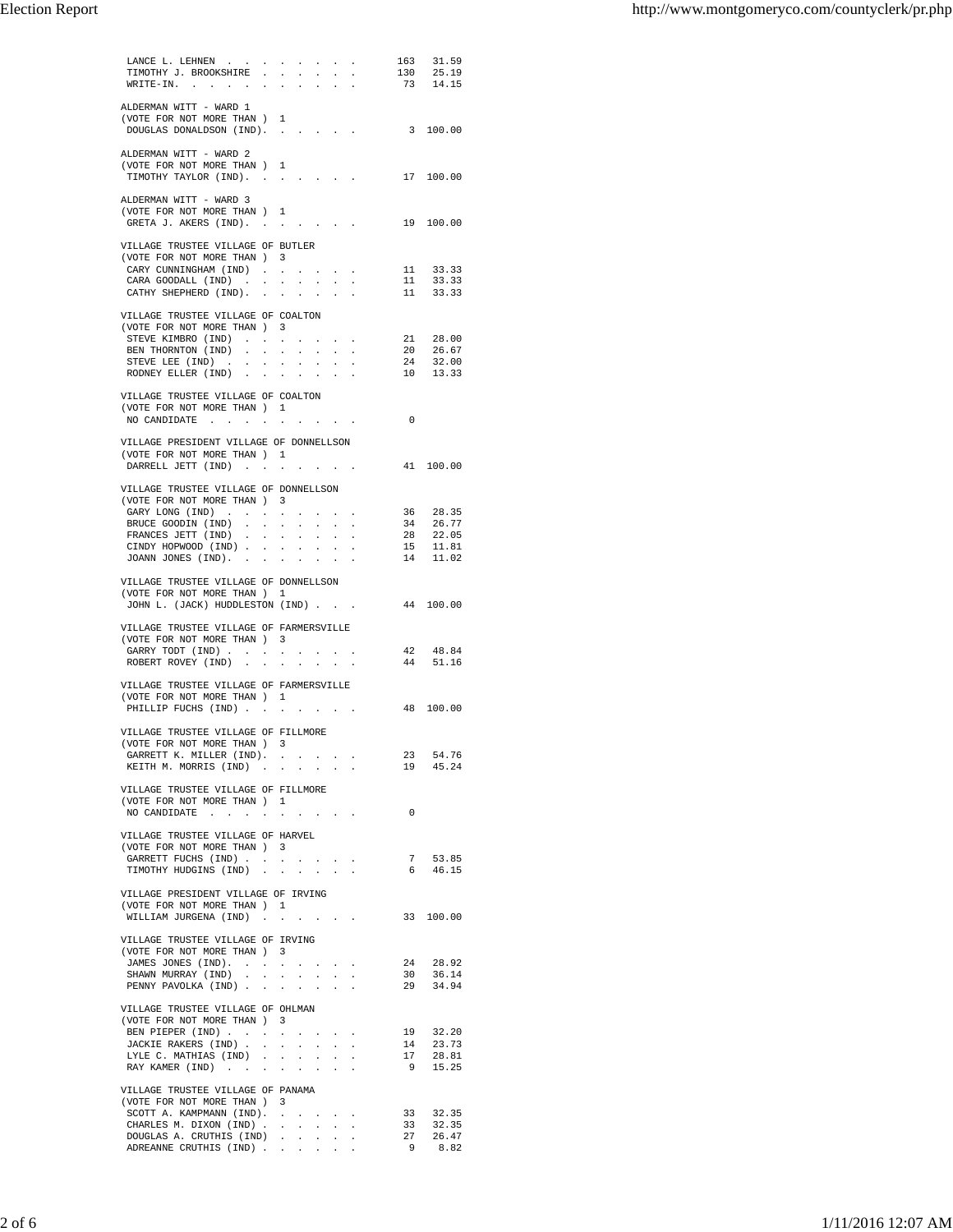|                                                                                |                |           |                                      | VILLAGE TRUSTEE VILLAGE OF PANAMA                                  |                              |                                                                    |                                                                                                                              |                |                                                                                                                   |
|--------------------------------------------------------------------------------|----------------|-----------|--------------------------------------|--------------------------------------------------------------------|------------------------------|--------------------------------------------------------------------|------------------------------------------------------------------------------------------------------------------------------|----------------|-------------------------------------------------------------------------------------------------------------------|
| (VOTE FOR NOT MORE THAN ) 1                                                    |                |           |                                      |                                                                    |                              |                                                                    |                                                                                                                              |                |                                                                                                                   |
| LEEA M. KNIGHT (IND). 34 100.00                                                |                |           |                                      |                                                                    |                              |                                                                    |                                                                                                                              |                |                                                                                                                   |
| VILLAGE TRUSTEE VILLAGE OF RAYMOND                                             |                |           |                                      |                                                                    |                              |                                                                    |                                                                                                                              |                |                                                                                                                   |
| (VOTE FOR NOT MORE THAN ) 3                                                    |                |           |                                      |                                                                    |                              |                                                                    |                                                                                                                              |                |                                                                                                                   |
| KATHY SUMMERS (IND)                                                            |                |           |                                      | the contract of the                                                |                              |                                                                    |                                                                                                                              |                |                                                                                                                   |
| SCOTT PINKSTON (IND).<br>JOE MARTIN (IND)                                      |                |           |                                      |                                                                    |                              |                                                                    |                                                                                                                              |                | 56 30.94<br>61 33.70<br>64 35.36                                                                                  |
|                                                                                |                |           |                                      |                                                                    |                              |                                                                    |                                                                                                                              |                |                                                                                                                   |
| VILLAGE TRUSTEE VILLAGE OF SCHRAM CITY                                         |                |           |                                      |                                                                    |                              |                                                                    |                                                                                                                              |                |                                                                                                                   |
| (VOTE FOR NOT MORE THAN ) 3                                                    |                |           |                                      |                                                                    |                              |                                                                    |                                                                                                                              |                |                                                                                                                   |
| EARL D. ELLER (IND)<br>PATRICIA M. RHOADES (IND)                               |                |           |                                      |                                                                    |                              |                                                                    |                                                                                                                              |                | 31 31.00<br>30 30.00                                                                                              |
| KEVIN TUETKEN (IND)                                                            |                |           |                                      | $\mathbf{L}^{\text{max}}$                                          | $\mathcal{L}^{\pm}$          | $\mathcal{L}^{\text{max}}$ , and                                   |                                                                                                                              |                | 39 39.00                                                                                                          |
|                                                                                |                |           |                                      |                                                                    |                              |                                                                    |                                                                                                                              |                |                                                                                                                   |
| VILLAGE TRUSTEE VILLAGE OF TAYLOR SPRINGS                                      |                |           |                                      |                                                                    |                              |                                                                    |                                                                                                                              |                |                                                                                                                   |
| (VOTE FOR NOT MORE THAN ) 3<br>TIM PAGE (IND).                                 |                |           |                                      |                                                                    |                              |                                                                    |                                                                                                                              |                |                                                                                                                   |
| KEVIN PRICKETT (IND). .                                                        |                |           | $\mathcal{L}^{\text{max}}$<br>$\sim$ | $\Delta \sim 10$                                                   | $\sim$                       | $\Delta \phi = 0.01$                                               |                                                                                                                              |                |                                                                                                                   |
| LISA HAMILTON (IND)                                                            |                |           | $\sim$                               |                                                                    |                              |                                                                    |                                                                                                                              |                |                                                                                                                   |
| MATTHEW PAGE (IND).                                                            |                | $\sim$    | $\ddot{\phantom{a}}$                 | <b>Contract Contract</b>                                           | <b>Service</b> State         |                                                                    | $\blacksquare$                                                                                                               |                |                                                                                                                   |
| BYRON WITT (IND)<br>NANCY J. RICHARDSON (IND)                                  |                |           |                                      |                                                                    |                              | $\mathbf{a} = \left\{ \mathbf{a}_1, \ldots, \mathbf{a}_n \right\}$ |                                                                                                                              |                | $\begin{array}{ccc} 66 & 20.69 \\ 51 & 15.99 \\ 51 & 15.99 \\ 47 & 14.73 \\ 49 & 15.36 \\ 55 & 17.24 \end{array}$ |
|                                                                                |                |           |                                      |                                                                    |                              |                                                                    |                                                                                                                              |                |                                                                                                                   |
| VILLAGE TRUSTEE VILLAGE OF WAGGONER                                            |                |           |                                      |                                                                    |                              |                                                                    |                                                                                                                              |                |                                                                                                                   |
| (VOTE FOR NOT MORE THAN ) 3                                                    |                |           |                                      |                                                                    |                              |                                                                    |                                                                                                                              |                |                                                                                                                   |
| TAMMY PRICE (IND).                                                             |                |           |                                      |                                                                    |                              |                                                                    | and a strategic and a strategic                                                                                              |                |                                                                                                                   |
| TROY E. HOBSON (IND).<br>JOHN GORMAN (IND).                                    |                |           |                                      |                                                                    |                              |                                                                    |                                                                                                                              |                | $\begin{array}{ll} 19 & 24.05 \\ 24 & 30.38 \\ 10 & 12.66 \\ 26 & 32.91 \end{array}$                              |
| DAVID A. POPE (IND)                                                            |                |           | $\ddot{\phantom{a}}$                 | the company of the company of                                      |                              |                                                                    |                                                                                                                              |                |                                                                                                                   |
|                                                                                |                |           |                                      |                                                                    |                              |                                                                    |                                                                                                                              |                |                                                                                                                   |
| VILLAGE TRUSTEE VILLAGE OF WALSHVILLE                                          |                |           |                                      |                                                                    |                              |                                                                    |                                                                                                                              |                |                                                                                                                   |
| (VOTE FOR NOT MORE THAN ) 3<br>DARLA K. SYKES (IND).                           |                |           |                                      |                                                                    |                              |                                                                    |                                                                                                                              |                |                                                                                                                   |
| ROBERT L. HEMKEN (IND).                                                        |                |           | $\sim$                               | $\mathcal{L}^{\pm}$                                                | $\mathcal{L}^{\pm}$          | $\sim$                                                             |                                                                                                                              |                | $\begin{array}{ccc} 7 & 36.84 \\ 6 & 31.58 \\ 6 & 31.58 \end{array}$                                              |
| DENNIS HEGEL (IND)                                                             |                |           |                                      | the contract of the contract of the con-                           |                              |                                                                    |                                                                                                                              |                |                                                                                                                   |
|                                                                                |                |           |                                      |                                                                    |                              |                                                                    |                                                                                                                              |                |                                                                                                                   |
| VILLAGE TRUSTEE VILLAGE OF WALSHVILLE<br>(VOTE FOR NOT MORE THAN ) 2           |                |           |                                      |                                                                    |                              |                                                                    |                                                                                                                              |                |                                                                                                                   |
| BRENDA HEGEL (IND) 6 100.00                                                    |                |           |                                      |                                                                    |                              |                                                                    |                                                                                                                              |                |                                                                                                                   |
|                                                                                |                |           |                                      |                                                                    |                              |                                                                    |                                                                                                                              |                |                                                                                                                   |
| VILLAGE PRESIDENT VILLAGE OF WENONAH                                           |                |           |                                      |                                                                    |                              |                                                                    |                                                                                                                              |                |                                                                                                                   |
| (VOTE FOR NOT MORE THAN ) 1                                                    |                |           |                                      |                                                                    |                              |                                                                    |                                                                                                                              |                |                                                                                                                   |
| TWILA PRESNELL (IND). 5 100.00                                                 |                |           |                                      |                                                                    |                              |                                                                    |                                                                                                                              |                |                                                                                                                   |
| VILLAGE TRUSTEE VILLAGE OF WENONAH                                             |                |           |                                      |                                                                    |                              |                                                                    |                                                                                                                              |                |                                                                                                                   |
| (VOTE FOR NOT MORE THAN ) 3                                                    |                |           |                                      |                                                                    |                              |                                                                    |                                                                                                                              |                |                                                                                                                   |
| KARLA OLTMANNS (IND). .                                                        |                |           |                                      | $\mathcal{A}$ and $\mathcal{A}$ are also been in the $\mathcal{A}$ |                              |                                                                    |                                                                                                                              |                | $5 50.00$<br>$5 50.00$                                                                                            |
| RICHARD O. WAGGONER (IND)                                                      |                |           |                                      |                                                                    |                              |                                                                    |                                                                                                                              |                |                                                                                                                   |
| VILLAGE TRUSTEE VILLAGE OF WENONAH                                             |                |           |                                      |                                                                    |                              |                                                                    |                                                                                                                              |                |                                                                                                                   |
| (VOTE FOR NOT MORE THAN ) 2                                                    |                |           |                                      |                                                                    |                              |                                                                    |                                                                                                                              |                |                                                                                                                   |
| NO CANDIDATE                                                                   |                |           |                                      | the control of the control of the                                  |                              |                                                                    |                                                                                                                              | $\overline{0}$ |                                                                                                                   |
| PARK COMMISSIONER LITCHFIELD PARK DISTRICT                                     |                |           |                                      |                                                                    |                              |                                                                    |                                                                                                                              |                |                                                                                                                   |
| (VOTE FOR NOT MORE THAN ) 3                                                    |                |           |                                      |                                                                    |                              |                                                                    |                                                                                                                              |                |                                                                                                                   |
| SHERRY BERGSCHNEIDER. .                                                        |                |           |                                      | the contract of the contract                                       |                              |                                                                    |                                                                                                                              |                | 467 15.01                                                                                                         |
| PEGGY HIMSTEDT.                                                                |                | $\bullet$ |                                      | $\sim$                                                             | $\mathcal{L}_{\mathrm{max}}$ |                                                                    |                                                                                                                              | 477            | 15.33                                                                                                             |
| CRAIG HIRES. .<br>$\mathbf{r}$                                                 | $\blacksquare$ | $\bullet$ | $\cdot$                              | $\cdot$                                                            |                              | $\sim$ $-$                                                         |                                                                                                                              | 696            | 438 14.07                                                                                                         |
| JOHNY LEONARD<br>SHANE GRAMMER.<br>$\ddot{\phantom{a}}$                        |                |           |                                      | and a strategic and a strategic and                                |                              |                                                                    |                                                                                                                              |                | 22.37                                                                                                             |
| RENEE DOUGHERTY WYNN.                                                          |                |           |                                      |                                                                    |                              |                                                                    |                                                                                                                              |                | 504 16.20<br>530 17.03                                                                                            |
|                                                                                |                |           |                                      |                                                                    |                              |                                                                    |                                                                                                                              |                |                                                                                                                   |
| PARK COMMISSIONER LITCHFIELD PARK DISTRICT                                     |                |           |                                      |                                                                    |                              |                                                                    |                                                                                                                              |                |                                                                                                                   |
| (VOTE FOR NOT MORE THAN ) 2<br>WRITE-IN.                                       |                | $\sim$    |                                      |                                                                    |                              |                                                                    | $\begin{array}{cccccccccccccc} . & . & . & . & . & . & . & . & . & . & . & . & . & . & . & . & . & 751 & 100.00 \end{array}$ |                |                                                                                                                   |
|                                                                                |                |           |                                      |                                                                    |                              |                                                                    |                                                                                                                              |                |                                                                                                                   |
| PARK COMMISSIONER NOKOMIS MEMORIAL PARK DISTRICT                               |                |           |                                      |                                                                    |                              |                                                                    |                                                                                                                              |                |                                                                                                                   |
| (VOTE FOR NOT MORE THAN ) 2                                                    |                |           |                                      |                                                                    |                              |                                                                    |                                                                                                                              |                |                                                                                                                   |
| BRAD JANSSEN                                                                   |                |           |                                      | $\Delta \phi = \Delta \phi$ .                                      |                              | $\sim$                                                             | the contract of the contract of<br>$\sim$ 10 $\sim$                                                                          |                | 196 49.49<br>200 50.51                                                                                            |
|                                                                                |                |           |                                      |                                                                    |                              |                                                                    |                                                                                                                              |                |                                                                                                                   |
| DENNIS O'MALLEY JR.                                                            |                |           |                                      |                                                                    |                              |                                                                    |                                                                                                                              |                |                                                                                                                   |
| PARK COMMISSIONER NOKOMIS MEMORIAL PARK DISTRICT                               |                |           |                                      |                                                                    |                              |                                                                    |                                                                                                                              |                |                                                                                                                   |
| (VOTE FOR NOT MORE THAN ) 2                                                    |                |           |                                      |                                                                    |                              |                                                                    |                                                                                                                              |                |                                                                                                                   |
| ROBERT BATTY                                                                   |                |           |                                      |                                                                    |                              |                                                                    | the control of the control of the                                                                                            |                | 198 55.93                                                                                                         |
| EDWARD HASSEBROCK JR.                                                          |                |           |                                      |                                                                    |                              |                                                                    |                                                                                                                              |                | 156 44.07                                                                                                         |
| PARK COMMISSIONER PITMAN TOWNSHIP PARK DISTRICT                                |                |           |                                      |                                                                    |                              |                                                                    |                                                                                                                              |                |                                                                                                                   |
| (VOTE FOR NOT MORE THAN ) 1                                                    |                |           |                                      |                                                                    |                              |                                                                    |                                                                                                                              |                |                                                                                                                   |
| MARLA HITCHINGS 47 100.00                                                      |                |           |                                      |                                                                    |                              |                                                                    |                                                                                                                              |                |                                                                                                                   |
|                                                                                |                |           |                                      |                                                                    |                              |                                                                    |                                                                                                                              |                |                                                                                                                   |
| PARK COMMISSIONER PITMAN TOWNSHIP PARK DISTRICT<br>(VOTE FOR NOT MORE THAN ) 1 |                |           |                                      |                                                                    |                              |                                                                    |                                                                                                                              |                |                                                                                                                   |
| JIMMIE D. HITCHINGS                                                            |                |           |                                      | the contract of the contract                                       |                              |                                                                    |                                                                                                                              |                | 44 100.00                                                                                                         |
|                                                                                |                |           |                                      |                                                                    |                              |                                                                    |                                                                                                                              |                |                                                                                                                   |
| PARK COMMISSIONER RAYMOND PARK DISTRICT                                        |                |           |                                      |                                                                    |                              |                                                                    |                                                                                                                              |                |                                                                                                                   |
| (VOTE FOR NOT MORE THAN ) 1                                                    |                |           |                                      |                                                                    |                              |                                                                    |                                                                                                                              |                |                                                                                                                   |
| KENT WAGAHOFF                                                                  |                |           |                                      |                                                                    |                              |                                                                    | the contract of the contract of the                                                                                          |                | 68 100.00                                                                                                         |
| LIBRARY TRUSTEE DOYLE PUBLIC LIBRARY                                           |                |           |                                      |                                                                    |                              |                                                                    |                                                                                                                              |                |                                                                                                                   |
| (VOTE FOR NOT MORE THAN ) 2                                                    |                |           |                                      |                                                                    |                              |                                                                    |                                                                                                                              |                |                                                                                                                   |
| STEPHEN R. HERR<br>All Carolina Co.                                            |                |           |                                      | the control of the control of                                      |                              |                                                                    |                                                                                                                              | 85             | 40.87                                                                                                             |
| MARY JANE KRAGER                                                               |                |           |                                      | the contract of the contract                                       |                              |                                                                    |                                                                                                                              |                | 123 59.13                                                                                                         |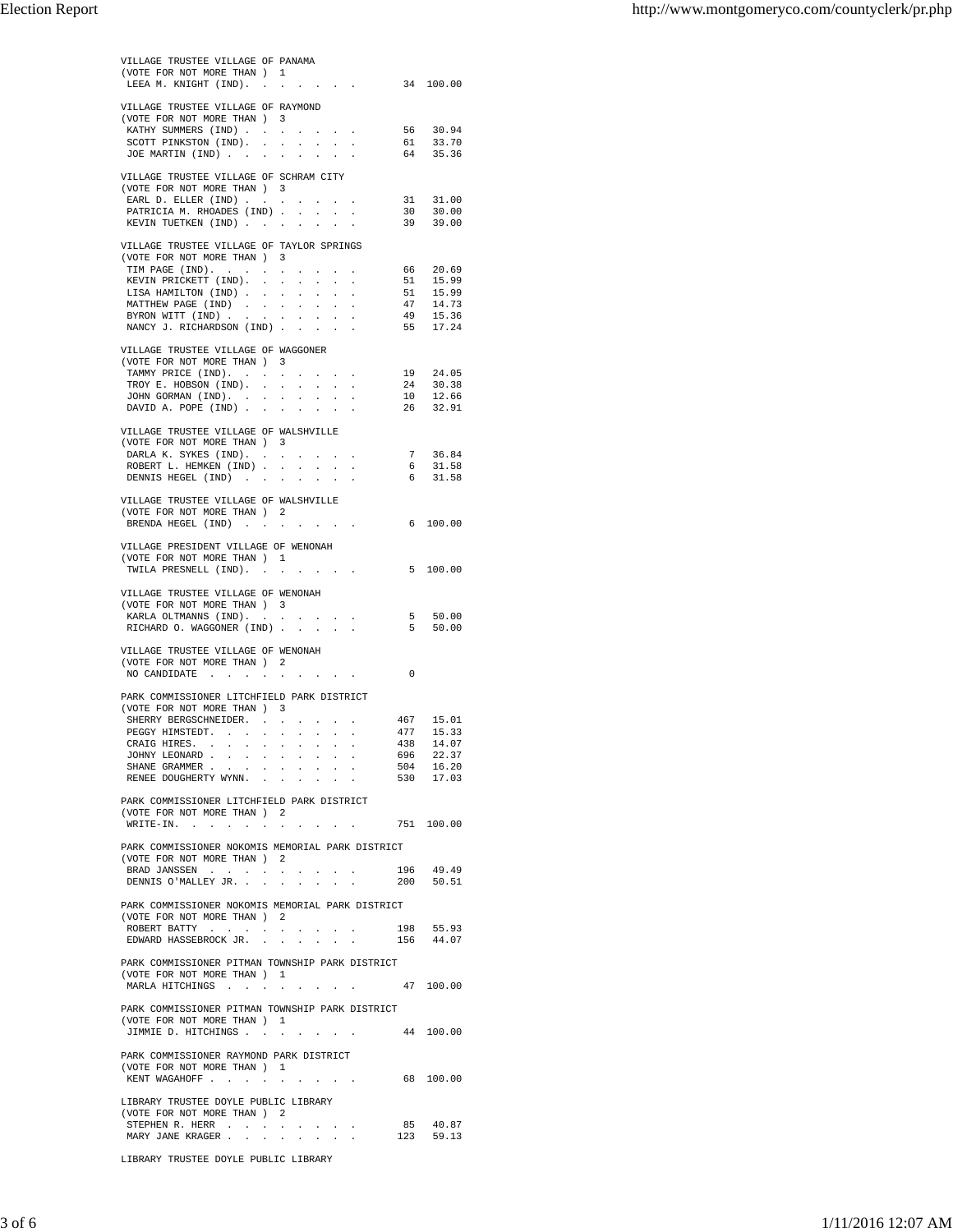|                                                                                  |                                        | (VOTE FOR NOT MORE THAN ) 1     |                      |                             |                                            |              |                                     | JUDY SUE WEITEKAMP 115 100.00    |                                                                           |  |
|----------------------------------------------------------------------------------|----------------------------------------|---------------------------------|----------------------|-----------------------------|--------------------------------------------|--------------|-------------------------------------|----------------------------------|---------------------------------------------------------------------------|--|
| LIBRARY TRUSTEE FARMERSVILLE-WAGGONER LIBRARY                                    |                                        |                                 |                      |                             |                                            |              |                                     |                                  |                                                                           |  |
| (VOTE FOR NOT MORE THAN ) 3                                                      |                                        |                                 |                      |                             |                                            |              |                                     |                                  |                                                                           |  |
| TAMMY L. STIEREN                                                                 |                                        |                                 |                      |                             |                                            |              |                                     |                                  |                                                                           |  |
| CHERYL HAMPTON.<br>ROBERT G. WAGAHOFF                                            |                                        |                                 |                      |                             | and a straightful control of the           |              |                                     |                                  | $\begin{array}{rr} 102 & 33.22 \\ 103 & 33.55 \\ 102 & 33.22 \end{array}$ |  |
|                                                                                  |                                        |                                 |                      |                             |                                            |              |                                     |                                  |                                                                           |  |
| LIBRARY TRUSTEE FARMERSVILLE-WAGGONER LIBRARY<br>(VOTE FOR NOT MORE THAN ) 1     |                                        |                                 |                      |                             |                                            |              |                                     |                                  |                                                                           |  |
| MERCIE WEBB.                                                                     |                                        | $\sim$                          |                      |                             |                                            |              |                                     | $\cdot$ 106 100.00               |                                                                           |  |
|                                                                                  |                                        |                                 |                      |                             |                                            |              |                                     |                                  |                                                                           |  |
| LIBRARY TRUSTEE GRAND PRAIRIE OF THE WEST LIBRARY<br>(VOTE FOR NOT MORE THAN ) 4 |                                        |                                 |                      |                             |                                            |              |                                     |                                  |                                                                           |  |
| GLORIA LESKOVISEK.                                                               |                                        |                                 |                      |                             |                                            |              |                                     |                                  | 2 33.33                                                                   |  |
| JOANNE WILLARD.                                                                  |                                        |                                 |                      |                             |                                            |              | $\sim$                              | 2                                | 33.33<br>2 33.33                                                          |  |
| LESLI WILSON                                                                     |                                        |                                 |                      |                             | $\mathbf{r}$ and $\mathbf{r}$              |              |                                     |                                  |                                                                           |  |
| LIBRARY TRUSTEE GRAND PRAIRIE OF THE WEST LIBRARY                                |                                        |                                 |                      |                             |                                            |              |                                     |                                  |                                                                           |  |
| (VOTE FOR NOT MORE THAN ) 1<br>STACEY HUGHES                                     |                                        |                                 |                      |                             |                                            |              | the contract of the contract of the |                                  | 2 100.00                                                                  |  |
| IRENE DIANNA WELLER                                                              |                                        |                                 |                      |                             |                                            |              |                                     | $\overline{0}$                   |                                                                           |  |
| LIBRARY TRUSTEE LITCHFIELD PUBLIC LIBRARY DISTRICT                               |                                        |                                 |                      |                             |                                            |              |                                     |                                  |                                                                           |  |
| (VOTE FOR NOT MORE THAN ) 2                                                      |                                        |                                 |                      |                             |                                            |              |                                     |                                  |                                                                           |  |
| MARK YORK                                                                        | $\mathbf{z} = \mathbf{z} + \mathbf{z}$ |                                 |                      |                             |                                            |              |                                     | $1,042$ 57.10<br>$783$ 42.90     |                                                                           |  |
| BARBARA ELLIS                                                                    |                                        |                                 |                      |                             |                                            |              |                                     |                                  |                                                                           |  |
| LIBRARY TRUSTEE LITCHFIELD PUBLIC LIBRARY DISTRICT                               |                                        |                                 |                      |                             |                                            |              |                                     |                                  |                                                                           |  |
| (VOTE FOR NOT MORE THAN ) 1<br>WRITE-IN. 151 100.00                              |                                        |                                 |                      |                             |                                            |              |                                     |                                  |                                                                           |  |
|                                                                                  |                                        |                                 |                      |                             |                                            |              |                                     |                                  |                                                                           |  |
| LIBRARY TRUSTEE NOKOMIS TOWNSHIP LIBRARY<br>(VOTE FOR NOT MORE THAN ) 2          |                                        |                                 |                      |                             |                                            |              |                                     |                                  |                                                                           |  |
| KATHRYN H. MOORE                                                                 |                                        |                                 |                      |                             |                                            |              |                                     |                                  | 195 48.63                                                                 |  |
| MARY LOU SPENGEL                                                                 |                                        |                                 |                      |                             |                                            |              |                                     |                                  | 206 51.37                                                                 |  |
| LIBRARY TRUSTEE NOKOMIS TOWNSHIP LIBRARY                                         |                                        |                                 |                      |                             |                                            |              |                                     |                                  |                                                                           |  |
| (VOTE FOR NOT MORE THAN ) 1                                                      |                                        |                                 |                      |                             |                                            |              |                                     |                                  |                                                                           |  |
| MARTHA E. BEAMAN 222 100.00                                                      |                                        |                                 |                      |                             |                                            |              |                                     |                                  |                                                                           |  |
| LIBRARY TRUSTEE NOKOMIS TOWNSHIP LIBRARY                                         |                                        |                                 |                      |                             |                                            |              |                                     |                                  |                                                                           |  |
| (VOTE FOR NOT MORE THAN ) 1                                                      |                                        |                                 |                      |                             |                                            |              |                                     |                                  |                                                                           |  |
| NANCY L. SPERRY 216 100.00                                                       |                                        |                                 |                      |                             |                                            |              |                                     |                                  |                                                                           |  |
| LIBRARY TRUSTEE WITT TOWNSHIP LIBRARY                                            |                                        |                                 |                      |                             |                                            |              |                                     |                                  |                                                                           |  |
| (VOTE FOR NOT MORE THAN ) 2<br>BARBARA A. GOLITKO                                |                                        |                                 |                      |                             |                                            |              |                                     |                                  | 42 52.50                                                                  |  |
| CONNIE S. MILLER                                                                 |                                        |                                 |                      |                             |                                            |              |                                     |                                  | 38 47.50                                                                  |  |
| BOARD OF EDUCATION AUBURN CUSD 10                                                |                                        |                                 |                      |                             |                                            |              |                                     |                                  |                                                                           |  |
| (VOTE FOR NOT MORE THAN ) 1                                                      |                                        |                                 |                      |                             |                                            |              |                                     |                                  |                                                                           |  |
| MARK J. KILLAM.                                                                  |                                        | the contract of the contract of |                      |                             |                                            |              |                                     | $\overline{0}$                   |                                                                           |  |
|                                                                                  |                                        |                                 |                      |                             |                                            |              |                                     |                                  |                                                                           |  |
| BOARD OF EDUCATION AUBURN CUSD 10                                                |                                        |                                 |                      |                             |                                            |              |                                     |                                  |                                                                           |  |
| (VOTE FOR NOT MORE THAN ) 3                                                      |                                        |                                 |                      |                             |                                            |              |                                     |                                  |                                                                           |  |
| MIKE HEREN                                                                       | $\sim$ $\sim$                          | $\ddot{\phantom{a}}$<br>$\sim$  | $\ddot{\phantom{a}}$ | $\mathcal{L}_{\mathcal{A}}$ | <b>Service State</b>                       | $\sim$       | $\blacksquare$                      | $\mathbf{0}$                     | 1 50.00                                                                   |  |
| JOHN M. MEGGINSON. .<br>CHARLES D. DuBOIS.                                       | $\sim$                                 | $\sim$                          | $\sim$<br>$\cdot$    |                             |                                            |              |                                     | 1                                | 50.00                                                                     |  |
|                                                                                  |                                        |                                 |                      |                             |                                            |              |                                     |                                  |                                                                           |  |
| BOARD OF EDUCATION BOND COUNTY CUSD 2<br>(VOTE FOR NOT MORE THAN ) 1             |                                        |                                 |                      |                             |                                            |              |                                     |                                  |                                                                           |  |
| JAMES JACKSON                                                                    |                                        | designed to the control of the  |                      |                             |                                            |              |                                     | $\overline{0}$                   |                                                                           |  |
| LAURA WALL                                                                       |                                        | $\mathcal{L}^{\pm}$             | $\sim$               | $\mathcal{L}^{\pm}$         | $\mathbf{u} = \mathbf{u} \cdot \mathbf{u}$ |              |                                     | $\Omega$                         | 5 100.00                                                                  |  |
| FRANK DOLL                                                                       |                                        |                                 |                      |                             |                                            |              |                                     |                                  |                                                                           |  |
| BOARD OF EDUCATION BOND COUNTY CUSD 2                                            |                                        |                                 |                      |                             |                                            |              |                                     |                                  |                                                                           |  |
| (VOTE FOR NOT MORE THAN ) 3<br>GREG ZYKAN                                        |                                        |                                 |                      | $\sim$                      |                                            |              | <b>Contract Contract</b>            |                                  | 2 20.00                                                                   |  |
| RANDI WORKMAN                                                                    |                                        | $\mathcal{L}^{\pm}$             | <b>Service</b>       |                             |                                            |              |                                     | $\overline{1}$                   | 10.00                                                                     |  |
| NATHAN PRATER<br>ANDREA YOUNG .                                                  |                                        |                                 |                      |                             | $\sim$                                     | $\mathbf{a}$ | $\ddot{\phantom{a}}$                |                                  | 2 20.00<br>3 30.00                                                        |  |
| ASHLEY AMMANN-DRIEMEYER.                                                         |                                        |                                 |                      |                             |                                            |              |                                     |                                  | $2\ 20.00$                                                                |  |
| BOARD OF EDUCATION HIGHLAND CUSD 5                                               |                                        |                                 |                      |                             |                                            |              |                                     |                                  |                                                                           |  |
| (VOTE FOR NOT MORE THAN ) 3                                                      |                                        |                                 |                      |                             |                                            |              |                                     |                                  |                                                                           |  |
| JOYCE ZERBAN $\cdot$                                                             |                                        |                                 |                      |                             |                                            |              |                                     | $\overline{0}$                   |                                                                           |  |
| ROBERT E. MILLER<br>JOE MOTT.                                                    | $\sim$                                 | $\Delta\phi=0.01$               |                      | $\sim 10^{-1}$              |                                            |              |                                     | $\overline{0}$<br>$\overline{0}$ |                                                                           |  |
|                                                                                  |                                        |                                 |                      |                             |                                            |              |                                     |                                  |                                                                           |  |
| BOARD OF EDUCATION HILLSBORO CUSD 3<br>(VOTE FOR NOT MORE THAN ) 4               |                                        |                                 |                      |                             |                                            |              |                                     |                                  |                                                                           |  |
| BARBARA ADAMS                                                                    |                                        |                                 |                      |                             |                                            |              | the contract of the contract of     |                                  | 1,145 25.82                                                               |  |
| MATTHEW P. LENTZ                                                                 |                                        |                                 |                      |                             |                                            |              |                                     | 1,225                            | 27.62                                                                     |  |
| SHAWN WINANS<br>THOMAS "BILL" CLINARD                                            |                                        | $\Delta \phi = \Delta \phi$ .   |                      | $\mathcal{L}^{\pm}$         | <b>Service</b>                             |              |                                     | 969                              | 21.85<br>1,096 24.71                                                      |  |
|                                                                                  |                                        |                                 |                      |                             |                                            |              |                                     |                                  |                                                                           |  |
| BOARD OF EDUCATION LITCHFIELD CUSD 12<br>(VOTE FOR NOT MORE THAN ) 4             |                                        |                                 |                      |                             |                                            |              |                                     |                                  |                                                                           |  |
| GREGG HIRES.                                                                     |                                        |                                 |                      |                             |                                            |              |                                     |                                  | 766 38.49                                                                 |  |
| $\texttt{WRITE-IN.}$                                                             |                                        |                                 |                      |                             | <b>Service State</b>                       |              |                                     |                                  | 1,224 61.51                                                               |  |
| BOARD OF EDUCATION MORRISONVILLE CUSD 1                                          |                                        |                                 |                      |                             |                                            |              |                                     |                                  |                                                                           |  |
| (VOTE FOR NOT MORE THAN ) 4<br>DALE W. BROCKAMP                                  |                                        |                                 |                      |                             |                                            |              |                                     | 2 50.00                          |                                                                           |  |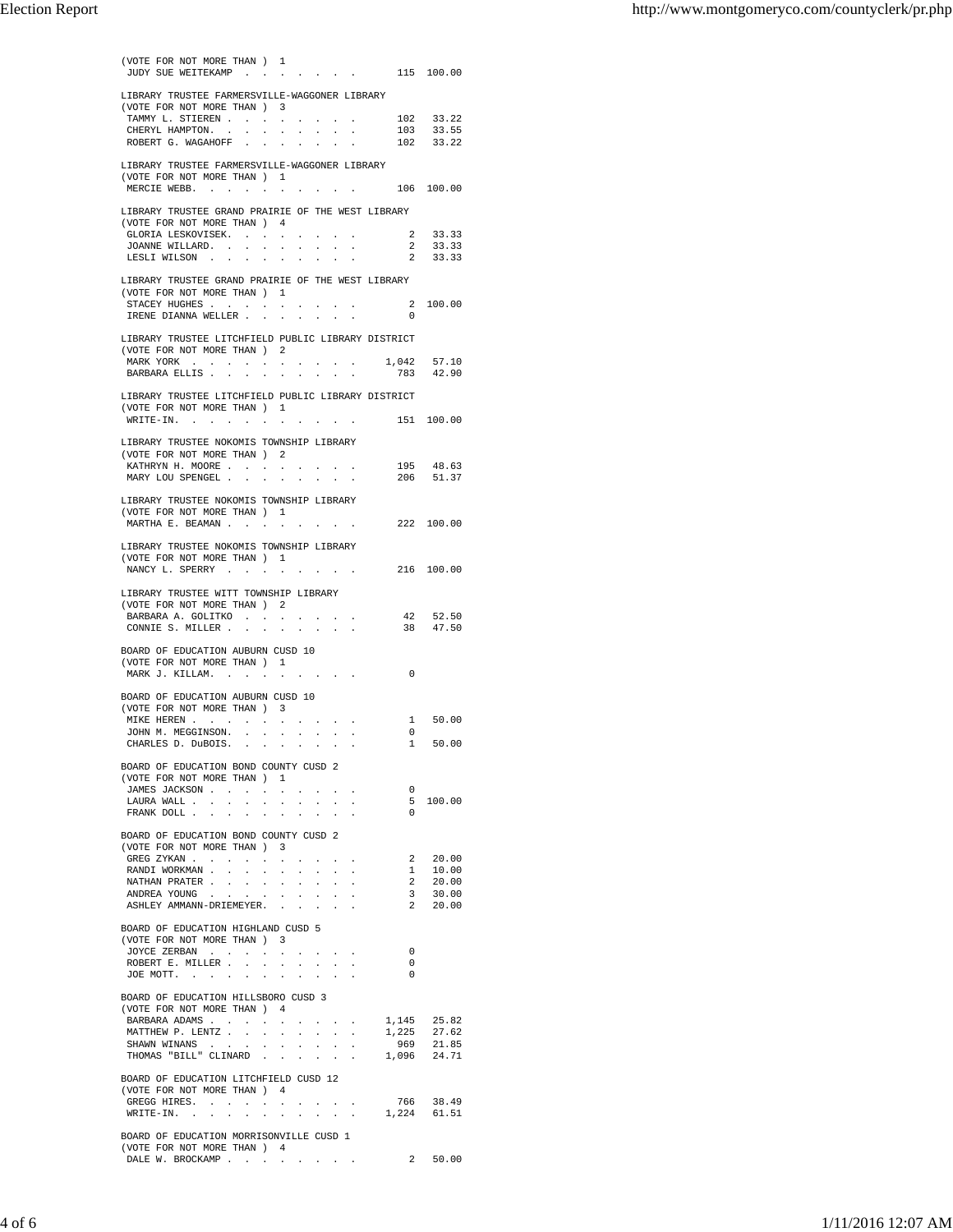| GERALD GOEBEL<br>ED GOEBEL                                                    | $\sim$              | <b>Service</b>      | $\sim$                  | $\sim$                                                          | $\sim$                                 | $\sim$                                                                                      |                | 1 25.00<br>1 25.00                                                                                    |
|-------------------------------------------------------------------------------|---------------------|---------------------|-------------------------|-----------------------------------------------------------------|----------------------------------------|---------------------------------------------------------------------------------------------|----------------|-------------------------------------------------------------------------------------------------------|
|                                                                               |                     |                     |                         |                                                                 |                                        |                                                                                             |                |                                                                                                       |
| BOARD OF EDUCATION MOUNT OLIVE CUSD 5                                         |                     |                     |                         |                                                                 |                                        |                                                                                             |                |                                                                                                       |
| (VOTE FOR NOT MORE THAN ) 1<br>SAM PASTROVICH III                             |                     |                     |                         |                                                                 |                                        |                                                                                             |                |                                                                                                       |
| DENISE RADEMACHER.                                                            |                     |                     |                         |                                                                 |                                        |                                                                                             |                | $\begin{array}{ccc} & 6 & 35.29 \\ 11 & 64.71 \end{array}$                                            |
| BOARD OF EDUCATION MOUNT OLIVE CUSD 5                                         |                     |                     |                         |                                                                 |                                        |                                                                                             |                |                                                                                                       |
| (VOTE FOR NOT MORE THAN ) 4                                                   |                     |                     |                         |                                                                 |                                        |                                                                                             |                |                                                                                                       |
| DAVID BRUNNWORTH                                                              |                     |                     |                         |                                                                 |                                        |                                                                                             |                | 13 22.41                                                                                              |
| LUTHER THIMSEN. .<br>CHRISTINA OSMOE                                          |                     | $\mathcal{L}^{\pm}$ | $\mathcal{L}^{\pm}$     | $\mathbb{Z}^{\mathbb{Z}}$<br>$\sim$<br>$\sim$                   | $\mathcal{L}_{\mathcal{A}}$            | and a state                                                                                 |                |                                                                                                       |
| NICHOLAS SKERTICH.                                                            |                     |                     |                         | <b>Service</b>                                                  |                                        |                                                                                             |                | $\begin{array}{ccc} & 5 & 8.62 \\ 7 & 12.07 \\ 10 & 17.24 \end{array}$                                |
| GALA KIERBACH                                                                 |                     |                     |                         | <b>All Cards</b>                                                |                                        | $\mathcal{A}^{\mathcal{A}}$ and $\mathcal{A}^{\mathcal{A}}$ and $\mathcal{A}^{\mathcal{A}}$ |                |                                                                                                       |
| CAROL RIMAR.<br>STEVEN M. REMER                                               |                     |                     |                         | <b>Service</b>                                                  |                                        |                                                                                             |                | $\begin{array}{ccc} 4 & \phantom{0}6.90 \\ 11 & \phantom{0}18.97 \\ 8 & \phantom{0}13.79 \end{array}$ |
|                                                                               |                     |                     |                         |                                                                 |                                        |                                                                                             |                |                                                                                                       |
| BOARD OF EDUCATION NOKOMIS CUSD 22<br>(VOTE FOR NOT MORE THAN ) 3             |                     |                     |                         |                                                                 |                                        |                                                                                             |                |                                                                                                       |
| CHAD RUPPERT $\cdot \cdot \cdot \cdot$                                        |                     |                     |                         |                                                                 |                                        | the control of the control of                                                               |                | 269 34.27                                                                                             |
| DAVID SCHWEIZER                                                               |                     |                     |                         |                                                                 |                                        |                                                                                             | 253            | 32.23                                                                                                 |
| CARL J. KETTELKAMP                                                            |                     |                     | $\sim$                  | $\sim$                                                          | $\sim$                                 | $\mathcal{L}$                                                                               |                | 263 33.50                                                                                             |
| BOARD OF EDUCATION NORTH MAC DISTRICT 6                                       |                     |                     |                         |                                                                 |                                        |                                                                                             |                |                                                                                                       |
| NORTH MACOUPIN CUSD 34 - SUB 6                                                |                     |                     |                         |                                                                 |                                        |                                                                                             |                |                                                                                                       |
| (VOTE FOR NOT MORE THAN ) 1<br>DAVID SPANN. $\cdot$                           |                     |                     |                         |                                                                 |                                        |                                                                                             | $\overline{0}$ |                                                                                                       |
|                                                                               |                     |                     |                         |                                                                 |                                        |                                                                                             |                |                                                                                                       |
| BOARD OF EDUCATION PANA CUSD 8<br>(VOTE FOR NOT MORE THAN ) 4                 |                     |                     |                         |                                                                 |                                        |                                                                                             |                |                                                                                                       |
| CRAIG W. DEERE.                                                               |                     |                     |                         |                                                                 |                                        |                                                                                             |                | 4 28.57                                                                                               |
| JOHN E. MCLEOD.                                                               | $\mathcal{L}^{\pm}$ | $\mathcal{L}^{\pm}$ | $\mathcal{L}^{\pm}$     | $\mathbf{L}^{\text{max}}$<br>$\mathbb{Z}^{\mathbb{Z}^{\times}}$ | $\mathcal{L}^{\pm}$                    |                                                                                             |                | $\begin{array}{cc} 2 & 14.29 \\ 4 & 28.57 \\ 4 & 28.57 \end{array}$                                   |
| DOUG KIRKBRIDE.<br>ANNE M. DORN                                               |                     |                     |                         |                                                                 |                                        | the contract of the contract                                                                |                |                                                                                                       |
|                                                                               |                     |                     |                         |                                                                 |                                        |                                                                                             |                |                                                                                                       |
| BOARD OF EDUCATION PANHANDLE CUSD 2                                           |                     |                     |                         |                                                                 |                                        |                                                                                             |                |                                                                                                       |
| (VOTE FOR NOT MORE THAN ) 1<br>MICHAEL VINCENT MEISNER. 214 100.00            |                     |                     |                         |                                                                 |                                        |                                                                                             |                |                                                                                                       |
|                                                                               |                     |                     |                         |                                                                 |                                        |                                                                                             |                |                                                                                                       |
| BOARD OF EDUCATION PANHANDLE CUSD 2                                           |                     |                     |                         |                                                                 |                                        |                                                                                             |                |                                                                                                       |
| (VOTE FOR NOT MORE THAN ) 4<br>LINDA J. BROWN.                                |                     |                     |                         |                                                                 |                                        | and the contract of the                                                                     |                | 202 25.12                                                                                             |
| DANA PITCHFORD.                                                               |                     |                     | $\sim$ $-$              | $\sim$                                                          | <b>All Adams</b>                       | $\cdot$                                                                                     |                | 216 26.87<br>189 23.51                                                                                |
| TERESA M. PAYNE<br>BRETT SLIGHTOM.                                            |                     |                     |                         |                                                                 |                                        | the contract of the contract                                                                |                | 197 24.50                                                                                             |
|                                                                               |                     |                     |                         | $\mathcal{A}^{\mathcal{A}}$ and $\mathcal{A}^{\mathcal{A}}$     | <b>Contract Contract</b>               |                                                                                             |                |                                                                                                       |
| BOARD OF EDUCATION PAWNEE CUSD 11                                             |                     |                     |                         |                                                                 |                                        |                                                                                             |                |                                                                                                       |
| (VOTE FOR NOT MORE THAN ) 3<br>LAHNI FRY CLARKE                               |                     |                     |                         |                                                                 |                                        |                                                                                             |                |                                                                                                       |
| JOSHUA WARD.                                                                  |                     |                     |                         |                                                                 |                                        | the control of the control of                                                               |                |                                                                                                       |
| STEVE KERN<br>AMY WORT.                                                       |                     |                     |                         | $\mathcal{L}^{\text{max}}$                                      |                                        |                                                                                             |                | $\begin{array}{ccc} 2 & 18.18 \\ 5 & 45.45 \\ 1 & 9.09 \\ 3 & 27.27 \end{array}$                      |
|                                                                               |                     | <b>Carl Carl</b>    |                         | and the control                                                 |                                        | $\sim$ 100 $\sim$                                                                           |                |                                                                                                       |
| BOARD OF EDUCATION RAMSEY CUSD 204                                            |                     |                     |                         |                                                                 |                                        |                                                                                             |                |                                                                                                       |
| (VOTE FOR NOT MORE THAN)<br>KRIS G. ADERMAN                                   |                     |                     | $\overline{\mathbf{3}}$ | $\mathcal{A}^{\mathcal{A}}$ and $\mathcal{A}^{\mathcal{A}}$     | <b>All Cards</b>                       | $\cdot$                                                                                     | $\circ$        |                                                                                                       |
| ALLEN MARLEY                                                                  |                     |                     |                         | $\mathcal{A}^{\mathcal{A}}$ and $\mathcal{A}^{\mathcal{A}}$     | $\mathbf{a} = \mathbf{a} \mathbf{a}$ . |                                                                                             |                | $\begin{array}{ccc} 1 & 33.33 \\ 1 & 33.33 \end{array}$                                               |
| JESSICA CHRISTIAN.<br>SHEILA SEATON                                           |                     |                     |                         | <b>CALCUM</b>                                                   |                                        | <b>Service Control</b>                                                                      | $\overline{0}$ |                                                                                                       |
| JAMES THOMAS                                                                  |                     |                     |                         |                                                                 |                                        |                                                                                             |                | 1 33.33                                                                                               |
|                                                                               |                     |                     |                         |                                                                 |                                        |                                                                                             |                |                                                                                                       |
| BOARD OF EDUCATION VANDALIA CUSD 203<br>(VOTE FOR NOT MORE THAN ) 3           |                     |                     |                         |                                                                 |                                        |                                                                                             |                |                                                                                                       |
| JUDY WASMUTH                                                                  |                     |                     |                         |                                                                 |                                        |                                                                                             | 5 <sup>5</sup> | 27.78                                                                                                 |
| JAY SMITH                                                                     |                     |                     |                         |                                                                 |                                        |                                                                                             | 8              | 44.44<br>5 27.78                                                                                      |
| $\verb MATTHEW HALL ~~.~~.~~.~~.~~.~~.~~.$                                    |                     |                     |                         |                                                                 |                                        |                                                                                             |                |                                                                                                       |
| TRUSTEES KASKASKIA COMMUNITY COLLEGE                                          |                     |                     |                         |                                                                 |                                        |                                                                                             |                |                                                                                                       |
| KASKASKIA COMMUNITY COLLEGE DISTRICT 501<br>(VOTE FOR NOT MORE THAN ) 3       |                     |                     |                         |                                                                 |                                        |                                                                                             |                |                                                                                                       |
| JACK C. MAYS                                                                  |                     |                     |                         |                                                                 |                                        | the contract of the contract                                                                |                | 7 35.00                                                                                               |
| JIM BEASLEY.                                                                  |                     |                     |                         |                                                                 |                                        |                                                                                             | 6              | 30.00                                                                                                 |
| LAURA WEDEKEMPER                                                              |                     |                     |                         | <b>Service</b>                                                  | $\sim$                                 | $\sim 10^{-11}$<br>$\cdot$                                                                  |                | $7\quad 35.00$                                                                                        |
| TRUSTEES LAKE LAND COMMUNITY COLLEGE -                                        |                     |                     |                         |                                                                 |                                        |                                                                                             |                |                                                                                                       |
| LAKE LAND COMMUNITY COLLEGE DISTRICT 517                                      |                     |                     |                         |                                                                 |                                        |                                                                                             |                |                                                                                                       |
| (VOTE FOR NOT MORE THAN ) 2<br>GARY CADWELL                                   |                     |                     |                         |                                                                 |                                        | $\sim$                                                                                      | 4              | 44.44                                                                                                 |
| GREGORY G. YOUNT                                                              |                     |                     |                         |                                                                 |                                        |                                                                                             | $\mathbf{1}$   | 11.11                                                                                                 |
| ANN S. DETERS                                                                 |                     |                     |                         | $\sim$ $\sim$                                                   | $\sim$                                 |                                                                                             |                | 44.44                                                                                                 |
| REGIONAL BOARD OF SCHOOL CAL/GRE/JER/MAC                                      |                     |                     |                         |                                                                 |                                        |                                                                                             |                |                                                                                                       |
| (CALHOUN/GREENE/JERSEY/MACOUPIN)                                              |                     |                     |                         |                                                                 |                                        |                                                                                             |                |                                                                                                       |
| (VOTE FOR NOT MORE THAN ) 2<br>$\verb+MICHAEL A. PAINTER + . + . + . + . + .$ |                     |                     |                         |                                                                 |                                        |                                                                                             |                | 10 58.82                                                                                              |
| JACK STORK                                                                    |                     |                     |                         |                                                                 |                                        |                                                                                             | 7              | 41.18                                                                                                 |
|                                                                               |                     |                     |                         |                                                                 |                                        |                                                                                             |                |                                                                                                       |
| REGIONAL BOARD OF SCHOOL CAL/GRE/JER/MAC<br>(CALHOUN/GREENE/JERSEY/MACOUPIN)  |                     |                     |                         |                                                                 |                                        |                                                                                             |                |                                                                                                       |
| (VOTE FOR NOT MORE THAN ) 1                                                   |                     |                     |                         |                                                                 |                                        |                                                                                             |                |                                                                                                       |
| SANDRA R. MOORE 12 100.00                                                     |                     |                     |                         |                                                                 |                                        |                                                                                             |                |                                                                                                       |
| REGIONAL BOARD OF SCHOOL (MADISON COUNTY)                                     |                     |                     |                         |                                                                 |                                        |                                                                                             |                |                                                                                                       |
| (VOTE FOR NOT MORE THAN ) 2                                                   |                     |                     |                         |                                                                 |                                        |                                                                                             |                |                                                                                                       |
|                                                                               |                     |                     |                         |                                                                 |                                        |                                                                                             | $\mathbf{0}$   |                                                                                                       |